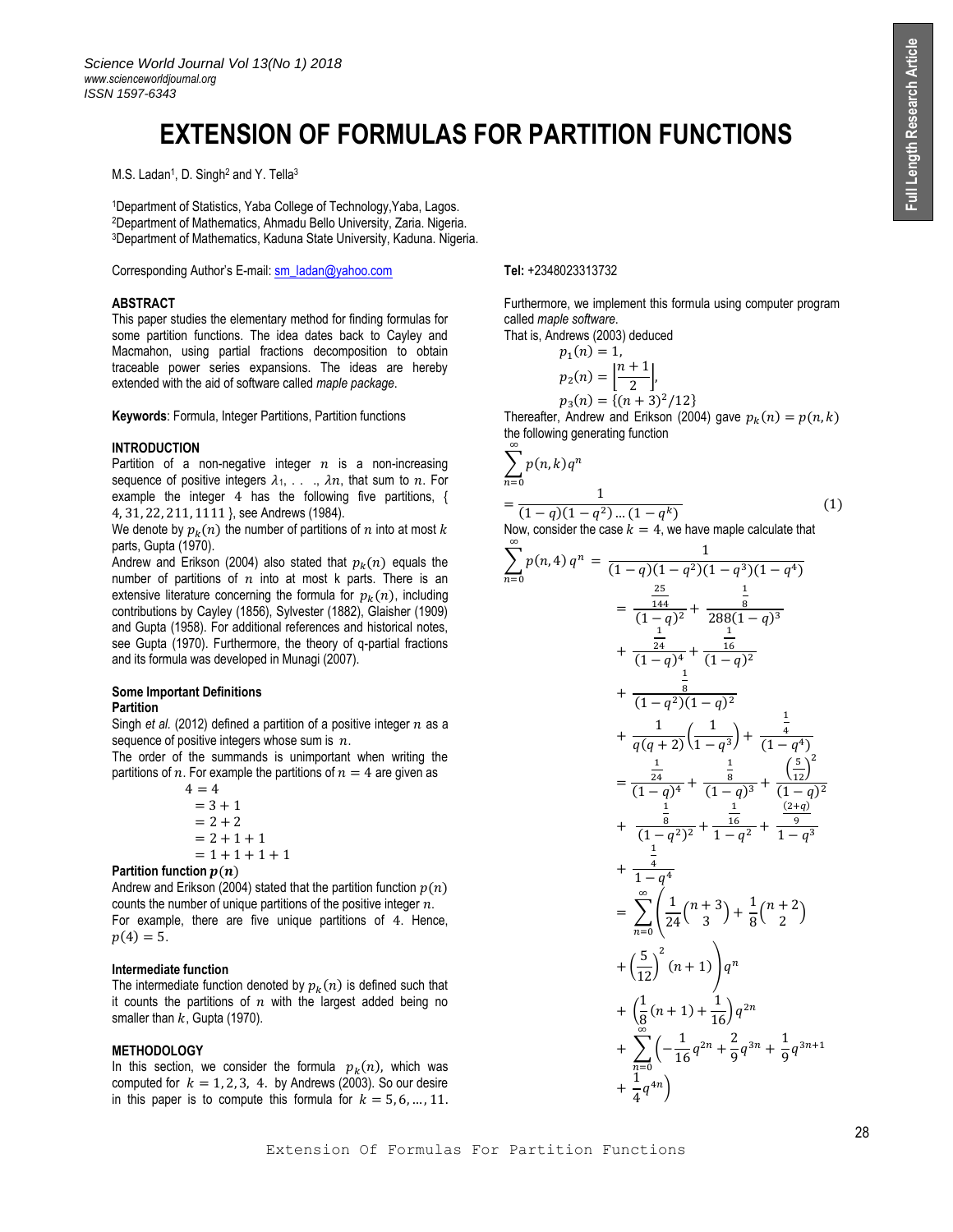Here, the coefficient of 
$$
q^n
$$
 is the formula for  
\n
$$
p(n, 4) = \frac{1}{24} {n+3 \choose 3} + \frac{1}{8} {n+2 \choose 2} + \frac{25}{144} (n+1)
$$
\n
$$
p(n, 5) q^n = 1(1-q)(1
$$
\n
$$
-q^2) ... (1-q^5) \frac{1}{(1-q)^5}
$$
\n
$$
= \frac{1}{5040} \left( \frac{1}{(1-q)^6} \right) + \frac{47}{480} \left( \frac{1}{(1-q)^7} \right)
$$
\n
$$
-q^2) ... (1-q^5) \frac{1}{(1-q)^5}
$$
\n
$$
+ \frac{1}{(1-q)^4} + \frac{1}{(1-q)^3} + \frac{11}{(1-q)^2}
$$
\n
$$
+ \frac{1}{(1-q)^4} + \frac{1}{(1-q)^3} + \frac{11}{(1-q)^2}
$$
\n
$$
+ \frac{1}{1-q^2} + \frac{1}{1-q^3} + \frac{1}{1-q^5}
$$
\n
$$
= \left( \frac{1}{120} {n+4 \choose 4} + \frac{1}{24} {n+3 \choose 3} + \frac{1}{5} \sum_{n=0}^{\infty} q^{5n}
$$
\n
$$
+ \frac{15}{4320} \sum_{n=0}^{\infty} {n+5 \choose 4} q^n
$$
\n
$$
+ \frac{1}{400} \sum_{n=0}^{\infty} {n+5 \choose 5} q^n
$$
\n
$$
+ \frac{1}{400} \sum_{n=0}^{\infty} {n+4 \choose 4} q^n
$$
\n
$$
+ \frac{1}{288} {n+2 \choose 2} + \frac{1}{64} {n+1 \choose 1} q^n
$$
\n
$$
+ \frac{1}{64} \sum_{n=0}^{\infty} q^{2n} + \frac{1}{9} q^{3n} + \frac{1}{5} \sum_{n=0}^{\infty} q^{5n}
$$
\n
$$
p(n, 5) = \frac{1}{120} {n+4 \choose 4} + \frac{1}{24} {n+3 \choose 3} + \frac{31}{288} {n+
$$

Case 
$$
k = 6
$$
  
\n
$$
\sum_{n=0}^{\infty} p(n, 6) q^n = \frac{1}{(1 - q)(1 - q^2) ... (1 - q^6)}
$$
\n
$$
= \frac{1}{720(1 - q)^6} + \frac{1}{96(1 - q)^5}
$$
\n
$$
+ \frac{17}{432(1 - q)^4} + \frac{331}{3456} \left(\frac{1}{(1 - q)^3}\right)
$$
\n
$$
+ \frac{777611}{518400} \left(\frac{1}{(1 - q)^2}\right) + \frac{25}{256(1 - q^2)}
$$
\n
$$
= \frac{1}{720} \sum_{n=0}^{\infty} {n + 5 \choose 4} q^n
$$
\n
$$
+ \frac{1}{96} \sum_{n=0}^{\infty} {n + 4 \choose 4} + \frac{17}{432} \sum_{n=0}^{\infty} {n + 3 \choose 3}
$$
\n
$$
+ \frac{331}{3456} \sum_{n=0}^{\infty} {n + 2 \choose 2}
$$
\n
$$
+ \frac{777611}{518400} \sum_{n=0}^{\infty} (n + 1) + \frac{25}{256} q^{2n}
$$
\n
$$
p(n, 6) = \frac{1}{720} {n + 5 \choose 5} + \frac{1}{96} {n + 4 \choose 4} + \frac{17}{432} {n + 3 \choose 3} + \frac{331}{3456} {n + 2 \choose 2} + \frac{777611}{518400} {n + 1 \choose 1}
$$
\n
$$
\frac{331}{9456} {n + 2 \choose 2} + \frac{777611}{518400} {n + 1 \choose 1}
$$
\n
$$
\tag{4}
$$

Case 
$$
k = 7
$$

$$
+\frac{47}{4320} \left( \frac{1}{(1-q)^4} \right)
$$
  
+ 
$$
\frac{161}{4320} \left( \frac{1}{(1-q)^3} \right)
$$
  
+ 
$$
\frac{7913}{86400} \left( \frac{1}{(1-q)^2} \right)
$$
  
= 
$$
\frac{1}{5040} \sum_{n=0}^{\infty} {n+5 \choose 5} q^n
$$
  
+ 
$$
\frac{1}{400} \sum_{n=0}^{\infty} {n+4 \choose 4} q^n
$$
  
+ 
$$
\frac{47}{4320} \sum_{n=0}^{\infty} {n+3 \choose 3} q^n
$$
  
+ 
$$
\frac{161}{4320} \sum_{n=0}^{\infty} {n+2 \choose 2} q^n
$$
  
+ 
$$
\frac{7713}{86400} \sum_{n=0}^{\infty} {n+1 \choose 1} q^n
$$
  

$$
p(n,7) = \frac{1}{5040} {n+5 \choose 5} + \frac{1}{480} {n+4 \choose 4} + \frac{47}{4320} {n+3 \choose 3} + \frac{161}{4320} {n+2 \choose 2} + \frac{7913}{86400} {n+1 \choose 1}
$$
 (5)

1  $480(1 - q)^5$ 

Case 
$$
k = 8
$$
  
\n
$$
\sum_{n=0}^{\infty} p(n,8) q^n = \frac{1}{(1-q)(1-q^2)...(1-q^8)}
$$
\n
$$
= \sum_{n=0}^{\infty} \left\{ \left( \frac{1}{40320} \right) \left( \frac{1}{(1-q)^8} \right) + \left( \frac{1}{2880} \right) \left( \frac{1}{(1-q)^7} \right) + \left( \frac{83}{34560} \right) \left( \frac{1}{(1-q)^6} \right) + \left( \frac{25}{2304} \right) \left( \frac{1}{(1-q)^5} \right) + \left( \frac{24523}{691200} \right) \left( \frac{1}{(1-q)^4} \right) + \left( \frac{139}{1600} \right) \left( \frac{1}{(1-q)^3} \right) + \left( \frac{487033}{1600} \left( \frac{n+1}{1-q} \right) \right) + \left( \frac{487033}{3175200} \left( \frac{n+1}{1} \right) \right)
$$
\n
$$
p(n,8) = \frac{1}{40320} {n+7 \choose 5} + \frac{28}{2800} {n+6 \choose 6} + \frac{83}{34560} {n+5 \choose 5} + \frac{25}{2304} {n+4 \choose 4} + \frac{24523}{691200} {n+3 \choose 3} + \frac{139}{1600} {n+2 \choose 2} + \frac{487033}{3175200} {n+1 \choose 1}
$$
\n(6)

 $\textsf{Case } k = 9$  $\sum_{n=0}^{\infty} p(n, 9) q^n = \frac{1}{(1-q)(1-q)^n}$  $\frac{1}{(1-q)(1-q^2)...(1-q^9)} = \sum_{n=0}^{\infty} \left\{ \frac{1}{3268800} \right\}$  $\sum_{n=0}^{\infty} \left\{ \frac{1}{326880(1-q)^9} \right. +$ 1  $\frac{1}{20160(1-q)^8} + \frac{319}{725760(1-q)}$  $\frac{319}{725760(1-q)^7} + \frac{1843}{725760(1-q)^5}$  $\frac{1843}{725760(1-q)^6} + \frac{929377}{87091200(1-q)^6}$  $\frac{929377}{87091200(1-q)^5}$  + 239185  $\frac{239185}{6967296(1-q)^4} + \frac{8335199}{97542144(1-q)^4}$  $\frac{8335199}{97542144(1-q)^3} + \frac{1821389}{11943936(1-q)^5}$  $\frac{1821389}{11943936(1-q)^2} q^n =$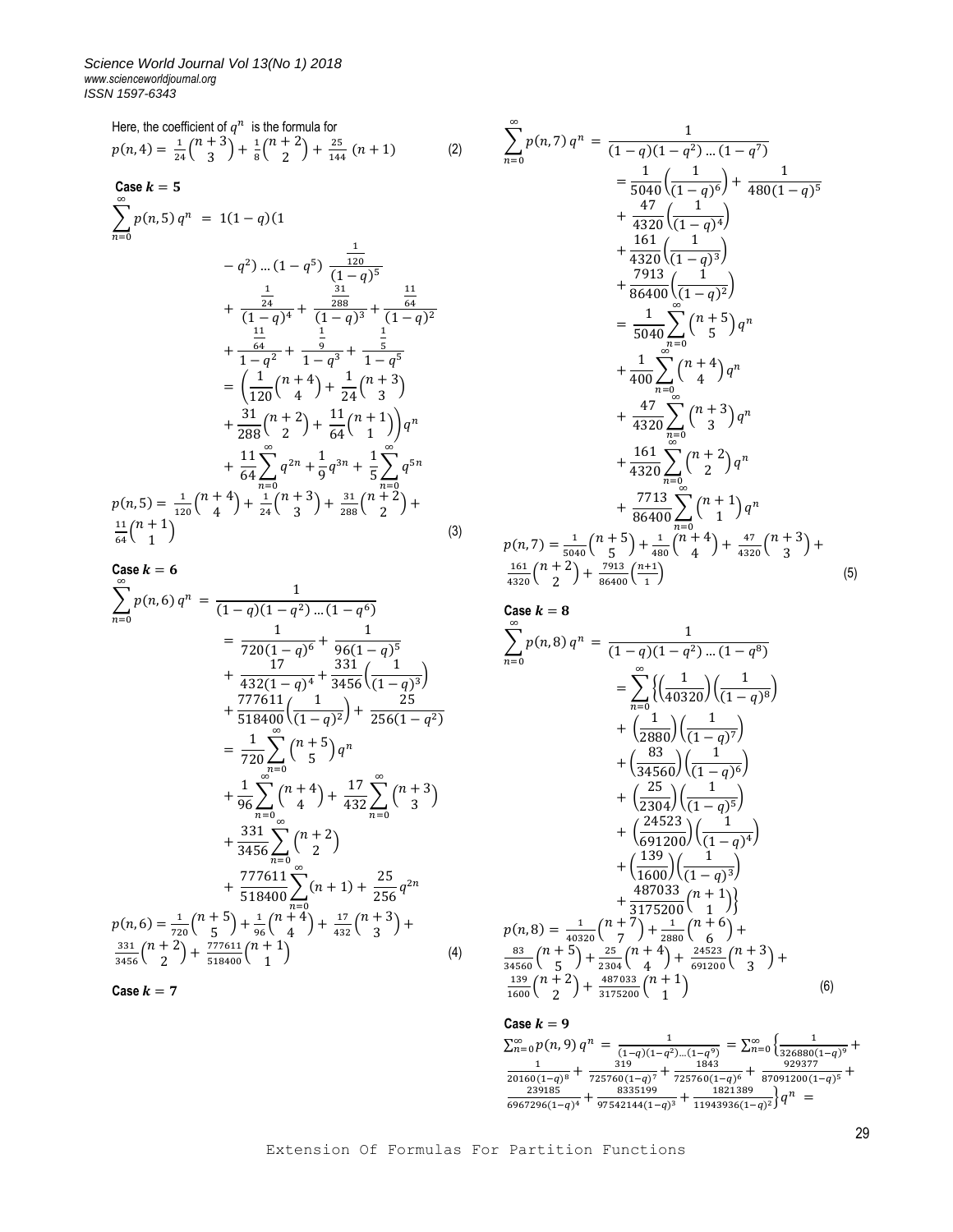$$
\frac{1}{326880} {n+8 \choose 8} + \frac{1}{20160} {n+7 \choose 7} + \frac{319}{725760} {n+6 \choose 6} + \frac{1843}{725760} {n+5 \choose 5} + \frac{929377}{87091200} {n+4 \choose 4} + \frac{239185}{6967296} {n+3 \choose 3} + \frac{8335199}{97542144} {n+2 \choose 2} + \frac{1821389}{11943936} {n+1 \choose 1} \tag{7}
$$

Case 
$$
k = 10
$$
  
\n
$$
\sum_{n=0}^{\infty} p(n, 10) q^n = \frac{1}{(1 - q)(1 - q^2) \dots (1 - q^{10})}
$$
\n
$$
= \sum \left\{ \frac{1}{362880(1 - q)^{10}} + \frac{1}{161280(1 - q)^9} + \frac{199}{2903040(1 - q)^8} + \frac{2867}{5806080(1 - q)^7} + \frac{161111}{62208000(1 - q)^6} + \frac{2600533}{1826428579} + \frac{1826428579}{1826428579} + \frac{1826428579}{436618675691} + \frac{40769204821}{40769204821} + \frac{40769204821}{268738560000(1 - q)^3} + \frac{1}{268738560000(1 - q)^2} q^n
$$
\n
$$
p(n, 10) = \frac{1}{326880} {n + q \choose 9} + \frac{1}{161280} {n + 8 \choose 8} + \frac{199}{2903040} {n + 7 \choose 7} + \frac{2867}{5806080} {n + 6 \choose 6} + \frac{161111}{62208000} {n + 5 \choose 5} + \frac{161867456000}{2208000} {n + 4 \choose 4} + \frac{1826428579}{54867456000} {n + 3 \choose 1} + \frac{36618675691}{568738560000} {n + 1 \choose 1} \qquad (8)
$$

Case 
$$
k = 11
$$

$$
\sum_{n=0}^{\infty} p(n, 11) q^n = \frac{1}{(1-q)(1-q^2)...(1-q^{11})}
$$
\n
$$
= \sum_{n=0}^{\infty} \left\{ \frac{1}{39916800(1-q)^{11}} + \frac{1}{14151520(1-q)^{10}} + \frac{1}{107520(1-q)^{9}} \right\}
$$
\n
$$
+ \frac{95}{1161216(1-q)^{8}}
$$
\n
$$
+ \frac{114221}{217728000(1-q)^{7}}
$$
\n
$$
+ \frac{2262473}{870912000(1-q)^{6}}
$$
\n
$$
+ \frac{2250121541}{219469824000(1-q)^{5}}
$$
\n
$$
+ \frac{14347821041}{438939648000(1-q)^{4}}
$$
\n
$$
+ \frac{1099442945011}{13168189440000(1-q)^{3}}
$$
\n
$$
+ \frac{17080331207}{1707495424000(1-q)^{2}
$$

$$
p(n,11) = \frac{1}{39916800} {n+10 \choose 10} + \frac{1}{1415120} {n+9 \choose 9} + \frac{1}{107520} {n+8 \choose 8} + \frac{95}{1161216} {n+7 \choose 7} + \frac{114221}{217728000} {n+6 \choose 6} + \frac{2262473}{870912000} {n+5 \choose 5} + \frac{2250121541}{219469824000} {n+4 \choose 4} + \frac{14347821041}{438939648000} {n+3 \choose 3} + \frac{1099442945011}{13168189440000} {n+2 \choose 2} + \frac{17080331207}{107495424000} {n+1 \choose 1}
$$
 (9)

# **Example**

We illustrate the above formulas for the case  $n = 50$ ,  $m = 10$ Substituting n = 50

$$
p (50,10) = \frac{1}{3628800} {59 \choose 9} + \frac{1}{161280} {58 \choose 8} + \frac{199}{2903040} {57 \choose 7} + \frac{2867}{5806080} {56 \choose 6} + \frac{161111}{62208000} {55 \choose 5} + \frac{2600533}{248832000} {54 \choose 4} + \frac{1826428579}{362428579} {53 \choose 3} + \frac{36618675691}{36618675691} {52 \choose 2} + \frac{40769204821}{438939648000} {51 \choose 1} = 16928
$$

This result agrees with the one obtained with maple via inbuilt command " numbpart " from the combination package: >with (combinat, numbpart);

$$
\verb|+ NumbPart(50, 10); 16928|\\
$$

### **Conclusion**

We have studied the elementary method for finding formulas for some partition functions, which used partial fractions decomposition to obtain traceable power series expansions. The ideas had been extended with the aid of Maple software package.

# **REFERENCES**

- Andrews, G.E., 2003, Partitions at the interface of q-series and modular forms, *Ramanujan Journal*., Vol.7, 384-400.
- Andrews, G.E., 1984, *The Theory of Partitions*, Cambridge University Press, New York.
- Andrews, G.E, & Erikson, K., 2004, *Integer Partitions*, Cambridge University Press, New York.
- Cayley, A., 1856, Researches on the partition of numbers*, Phyl. Trans. Royal Soc. of London*, 146 , 127-140.
- Glaisher,J.W.L., 1909, Formulae for partitions into given elements, derived from Sylvester's theorem*, Quart, J. Pure Appl. Math*. 40 , 275-348.
- Gupta, H., 1958, *Tables of partitions*, Royal Society Mathematical Tables, vol.4, Cambridge University Press.
- Gupta, H., 1970, Partitions A survey, *Journal of research of the National Bureau of Standards - Mathematical Sciences*, January - March, 748(1)
- Sylvester, J.J., 1882, On Sub-invariants, i.e, semi-invariants to binary quartics of an unlimited order, on rational fractions and partitions*, Quart. J. Math. (oxford series (2))* 2 , 85- 108.
- Singh, D., .Ibrahim, A.M., Singh, J.N., & Ladan, M.S. 2012, An overview of Interger partitions*, Journal of Mathematical Sciences and Mathematical Education*, 7(2),19-31.
- Munagi,A.O., 2007*,* Computation of q-partial fractions, *Integers* 7, #A25.